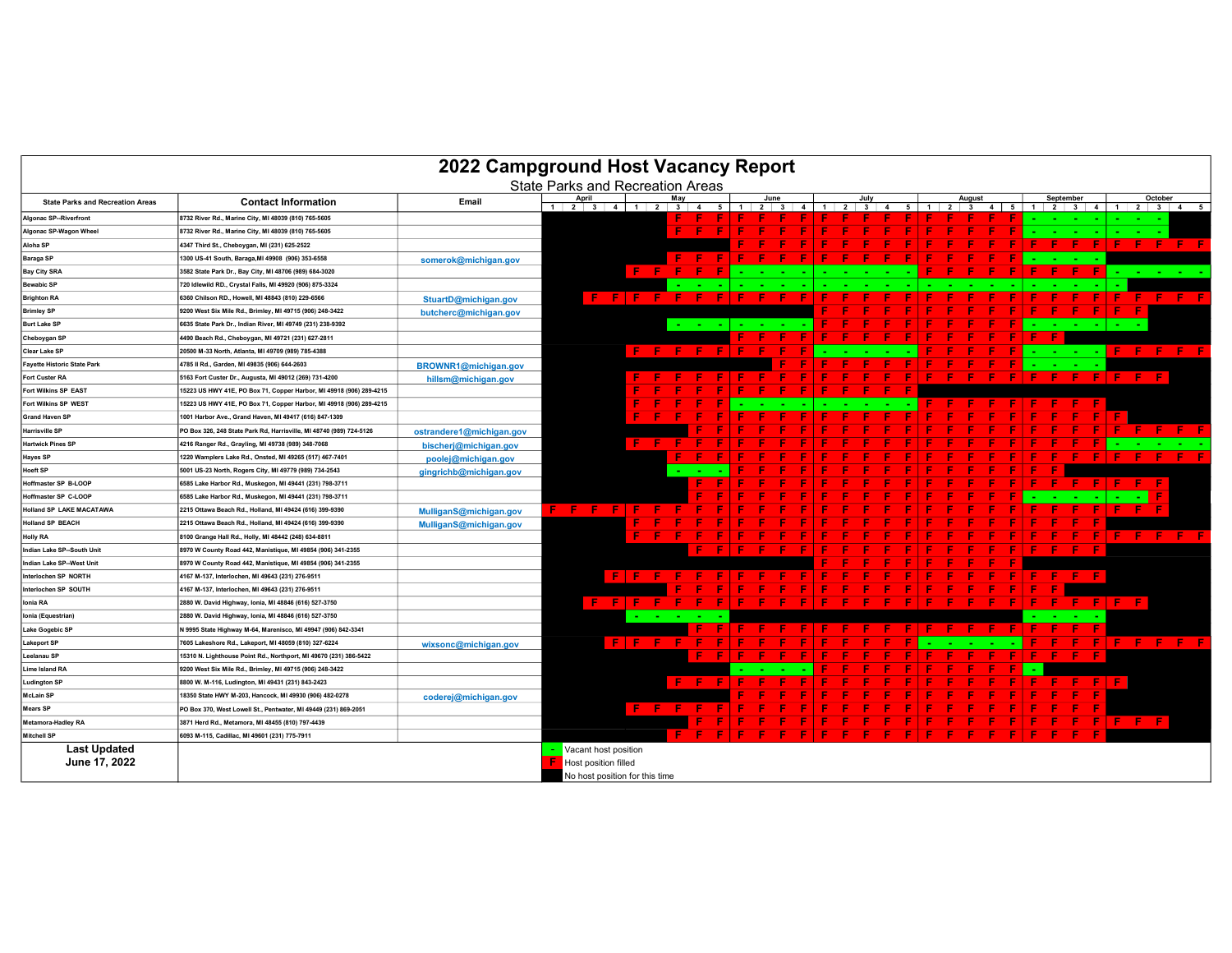| 2022 Campground Host Vacancy Report<br><b>State Parks and Recreation Areas</b> |                                                               |                              |                                                |                              |     |                    |  |                |                                 |                      |            |                          |   |                         |           |                                     |                       |
|--------------------------------------------------------------------------------|---------------------------------------------------------------|------------------------------|------------------------------------------------|------------------------------|-----|--------------------|--|----------------|---------------------------------|----------------------|------------|--------------------------|---|-------------------------|-----------|-------------------------------------|-----------------------|
|                                                                                |                                                               |                              |                                                |                              |     |                    |  |                |                                 |                      |            |                          |   |                         |           |                                     |                       |
| <b>State Parks and Recreation Areas</b>                                        | <b>Contact Information</b>                                    | Email                        | April<br>$1 \quad 2 \quad 3$<br>$\overline{4}$ | May<br>$\blacksquare$<br>234 | 5   | June<br>$2 \mid 3$ |  | 2 <sup>1</sup> | July<br>$\overline{\mathbf{3}}$ | $\blacktriangleleft$ | $2 \mid 3$ | August<br>$\overline{4}$ | 5 | September<br>$2 \mid 3$ |           | October<br>$1 \mid 2 \mid 3 \mid 4$ |                       |
| Muskallonge Lake SP                                                            | 29705 County Rd 407., Newberry, MI 49868 (906) 658-3338       |                              |                                                |                              |     |                    |  |                |                                 |                      |            |                          |   |                         |           |                                     |                       |
| Muskegon SP CHANNEL                                                            | 3560 Memorial Dr., North Muskegon, MI 49446 (231) 744-3480    |                              |                                                | Æ.                           | - 6 |                    |  |                |                                 |                      |            |                          |   | -F.                     | - 6<br>æ. |                                     |                       |
| Muskegon SP LAKE MICHIGAN                                                      | 3560 Memorial Dr., North Muskegon, MI 49446 (231) 744-3480    |                              |                                                | E                            |     |                    |  |                |                                 |                      |            |                          |   |                         |           |                                     |                       |
| Newaygo SP                                                                     | 2793 Beech St., Newago, MI 49337 (231) 856-4452               | hainesL@michigan.gov         |                                                |                              |     |                    |  |                |                                 |                      |            |                          |   |                         |           |                                     |                       |
| North Higgins Lake SP -- West                                                  | 11747 N. Higgins Lake Dr., Roscommon, MI 48653 (989) 821-6125 | <b>CHERVENJ@MICHIGAN.GOV</b> |                                                | F.<br>- F 1<br>- 6           |     |                    |  |                |                                 |                      |            |                          |   |                         |           |                                     |                       |
| North Higgins--East                                                            | 11747 N. Higgins Lake Dr., Roscommon, MI 48653 (989) 821-6125 | <b>CHERVENJ@MICHIGAN.GOV</b> |                                                |                              |     |                    |  |                |                                 |                      |            |                          |   |                         |           |                                     |                       |
| Onaway SP                                                                      | 3622 North M-211, Onaway, MI 49765 (989) 733-8279             |                              |                                                |                              |     |                    |  |                |                                 |                      |            |                          |   |                         |           |                                     |                       |
| <b>Orchard Beach SP</b>                                                        | 2064 N. Lakeshore Rd., Manistee, MI 49660 (231) 723-7422      |                              |                                                |                              |     |                    |  |                |                                 |                      |            |                          |   |                         |           |                                     | <b>All Card Corp.</b> |
| Otsego Lake SP                                                                 | 7136 Old 27 South, Gaylord, MI 49735 (989) 732-5485           |                              |                                                |                              |     |                    |  |                |                                 |                      |            |                          |   |                         |           |                                     |                       |
| Pinckney RA                                                                    | 8555 Silverhill Rd., Pinckney, MI 48169 (734)-426-4913        |                              |                                                | F.<br><b>C</b>               |     |                    |  |                |                                 |                      |            |                          |   |                         |           |                                     |                       |
| Pontiac Lake RA                                                                | 7800 Gale Rd., Waterford, MI 48327 (248) 666-1020             | suchytak@michigan.gov        |                                                |                              |     |                    |  |                |                                 |                      |            |                          |   |                         |           |                                     |                       |
| Porcupine Mtns Wilderness SP UNION                                             | 33303 Headquarters Rd. Ontonagon. MI 49953 (906) 885-5275     |                              |                                                |                              |     |                    |  |                |                                 |                      |            |                          |   |                         |           | Æ                                   | - F -<br>- F .        |
| Port Crescent SF                                                               | 1775 Port Austin Rd., Port Austin, MI 48467 (989) 738-8663    |                              |                                                |                              |     |                    |  |                |                                 |                      |            |                          |   |                         |           |                                     |                       |
| Proud Lake RA                                                                  | 3500 Wixom Rd., Commerce Township, MI 48382 (248) 685-2433    |                              |                                                |                              |     |                    |  |                |                                 |                      |            |                          |   |                         |           |                                     |                       |
| <b>Rifle River RA</b>                                                          | 2550 E. Rose City, Lupton, MI 48635 (989) 473-2258            |                              |                                                |                              |     |                    |  |                |                                 |                      |            |                          |   |                         |           |                                     |                       |
| Seven Lakes SF                                                                 | 14390 Fish Lake Rd., Holly, MI 48442 (248) 634-7271           |                              |                                                | E. F.                        |     |                    |  |                |                                 |                      |            |                          |   |                         |           |                                     |                       |
| <b>Silver Lake SP</b>                                                          | 9679 W. State Park Rd., Mears, MI 49436 (231) 873-3083        |                              |                                                |                              |     |                    |  |                |                                 |                      |            |                          |   |                         |           |                                     |                       |
| <b>Sleeper SP</b>                                                              | 6573 State Park Rd., Caseville, MI 48725 (989)-856-4411       |                              |                                                |                              |     |                    |  |                |                                 |                      |            |                          |   |                         |           |                                     |                       |
| <b>Sleepy Hollow SP</b>                                                        | 7835 E. Price Rd., Laingsburg, MI 48848 (517) 651-6217        | trowbridgem@michigan.gov     |                                                | F.                           |     |                    |  |                |                                 |                      |            |                          |   |                         |           |                                     |                       |
| South Higgins Lake SP-East                                                     | 106 State Park Dr., Roscommon, MI 48653 (989) 821-6374        | Robertsr1@michigan.gov       |                                                |                              |     |                    |  |                |                                 |                      |            |                          |   |                         |           |                                     |                       |
| South Higgins Lake SP-West                                                     | 106 State Park Dr., Roscommon, MI 48653 (989) 821-6374        | Robertsr1@michigan.gov       |                                                |                              |     |                    |  |                |                                 |                      |            |                          |   |                         |           |                                     |                       |
| <b>Sterling SP</b>                                                             | 2800 State Park Rd., Monroe, MI 48162 (734) 289-2715          | sparksn@michigan.gov         |                                                |                              | Æ   |                    |  |                |                                 |                      |            |                          |   |                         |           |                                     |                       |
| <b>Straits SP</b>                                                              | 720 Church St., St. Ignace, MI 49781 (906) 643-8620           |                              |                                                |                              |     |                    |  |                |                                 |                      |            |                          |   |                         |           |                                     |                       |
| Tahquamenon Falls LOWER FALLS                                                  | 41382 W. M-123, Paradise, MI 49768 (906) 492-3415             |                              |                                                |                              |     |                    |  |                |                                 |                      |            |                          |   |                         |           |                                     |                       |
| Tahquamenon Falls RIVERMOUTH                                                   | 41382 W. M-123, Paradise, MI 49768 (906) 492-3415             |                              |                                                |                              |     |                    |  |                |                                 |                      |            |                          |   |                         |           |                                     | . E .                 |
| <b>Tawas Point SP</b>                                                          | 686 Tawas Beach Rd., East Tawas, MI 48730 (989) 362-5041      | JordanM2@michigan.gov        |                                                |                              |     |                    |  |                |                                 |                      |            |                          |   |                         |           |                                     |                       |
| <b>Traverse City SP</b>                                                        | 1132 US-31 North, Traverse City, MI 49686 (231) 922-5270      |                              |                                                |                              |     |                    |  |                |                                 |                      |            |                          |   |                         |           |                                     |                       |
| <b>Twin Lakes SF</b>                                                           | 6204 E. Poyhonen Rd., Toivola, MI (906) 288-3321              | HuntL4@michigan.gov          |                                                |                              |     |                    |  |                |                                 |                      |            |                          |   |                         |           |                                     |                       |
| Van Buren SP                                                                   | 23960 Ruggles Rd., South Haven, MI 49090 (269) 637-2788       |                              |                                                |                              |     |                    |  |                |                                 |                      |            |                          |   |                         |           |                                     |                       |
| Van Riper SP                                                                   | 851 County Road AKE, Champion, MI 49814 (906) 339-4461        | brownr33@michigan.gov        |                                                | F.                           |     |                    |  |                |                                 |                      |            |                          |   |                         |           |                                     |                       |
| <b>Warren Dunes SP</b>                                                         | 12032 Red Arrow Highway, Sawyer, MI 49125 (269) 426-4013      |                              |                                                |                              |     |                    |  |                |                                 |                      |            |                          |   |                         |           |                                     |                       |
| Waterloo RA SUGARLOAF                                                          | 16345 McClure Rd. Chelsea. MI 48118 (734)-475-8307            | brocks@michigan.gov          |                                                |                              |     |                    |  |                |                                 |                      |            |                          |   |                         |           |                                     |                       |
| Waterloo RA PORTAGE                                                            | 16345 McClure Rd, Chelsea, MI 48118 (734)-475-8307            | brocks@michigan.gov          |                                                |                              |     |                    |  |                |                                 |                      |            |                          |   |                         |           |                                     |                       |
| Wells SP                                                                       | N7670 Highway M-35, Cedar River, MI 49887 (906) 863-9747      |                              |                                                |                              |     |                    |  |                |                                 |                      |            |                          |   |                         |           |                                     |                       |
| <b>Wilderness SP--Pines</b>                                                    | 903 Wilderness Park Dr., Carp Lake, MI (231) 436-5381         |                              |                                                |                              |     |                    |  |                |                                 |                      |            |                          |   |                         |           |                                     |                       |
| Wilderness SP--Lakeshore                                                       | 903 Wilderness Park Dr., Carp Lake, MI (231) 436-5381         |                              |                                                |                              |     |                    |  |                |                                 |                      |            |                          |   |                         |           |                                     |                       |
| <b>Wilson SP</b>                                                               | PO Box 333, Harrison, MI 48625 (989) 539-3021                 |                              |                                                |                              |     |                    |  |                |                                 |                      |            |                          |   |                         |           |                                     |                       |
| Yankee Springs RA                                                              | 2104 S. Briggs Rd., Middleville, MI 49333 (269) 795-9081      |                              |                                                | F F F                        |     |                    |  |                |                                 |                      |            |                          |   |                         |           | -F.                                 |                       |
| Young SP                                                                       | 02280 Boyne City Rd., Boyne City, MI 49712 (231) 582-7523     | copenhavert@michigan.gov     |                                                |                              |     |                    |  |                |                                 |                      |            |                          |   |                         |           |                                     |                       |
| <b>Last Updated</b>                                                            |                                                               |                              | Vacant host position                           |                              |     |                    |  |                |                                 |                      |            |                          |   |                         |           |                                     |                       |
| June 17, 2022                                                                  |                                                               |                              | <b>Host position filled</b>                    |                              |     |                    |  |                |                                 |                      |            |                          |   |                         |           |                                     |                       |
|                                                                                |                                                               |                              | No host position for this time                 |                              |     |                    |  |                |                                 |                      |            |                          |   |                         |           |                                     |                       |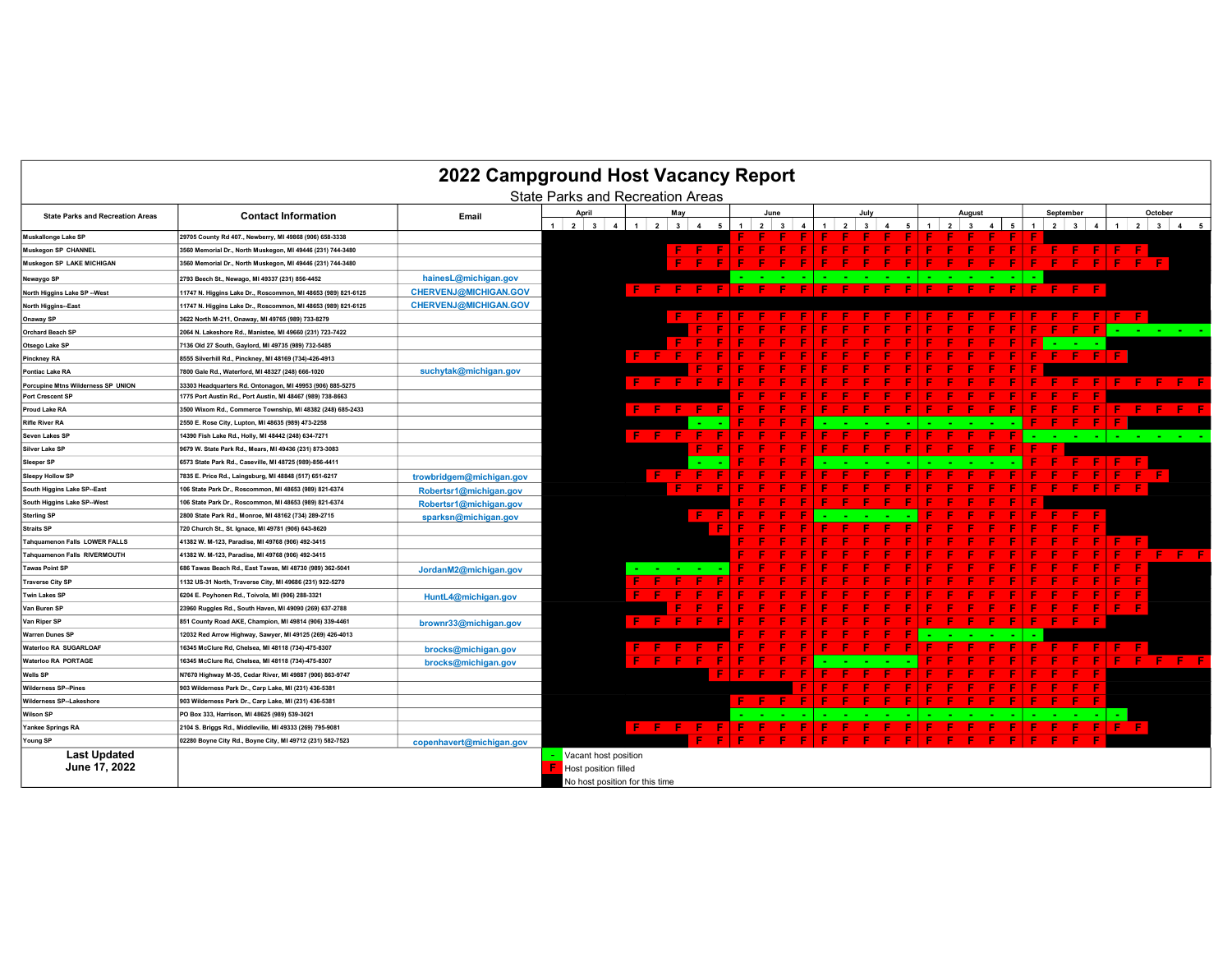| 2022 Campground Host Vacancy Report<br><b>State Forest Rustic Campgrounds</b> |                                                               |                              |                            |                       |                      |                   |                                     |  |   |                                |  |  |                           |            |                   |              |                                |                |                                        |                   |                    |                 |                 |                |  |  |  |  |  |  |  |  |  |  |         |         |  |
|-------------------------------------------------------------------------------|---------------------------------------------------------------|------------------------------|----------------------------|-----------------------|----------------------|-------------------|-------------------------------------|--|---|--------------------------------|--|--|---------------------------|------------|-------------------|--------------|--------------------------------|----------------|----------------------------------------|-------------------|--------------------|-----------------|-----------------|----------------|--|--|--|--|--|--|--|--|--|--|---------|---------|--|
|                                                                               |                                                               |                              |                            | <b>Northern Lower</b> |                      |                   |                                     |  |   |                                |  |  |                           |            |                   |              |                                |                |                                        |                   |                    |                 |                 |                |  |  |  |  |  |  |  |  |  |  |         |         |  |
| <b>State Forest Campgrounds</b>                                               | <b>Contact Information</b>                                    | Email                        | April<br>$2^{\frac{1}{3}}$ |                       | 2 <sup>1</sup>       | May               |                                     |  |   | June                           |  |  |                           | July       |                   |              | $\overline{2}$                 | August         |                                        | September         |                    | 2 3             |                 |                |  |  |  |  |  |  |  |  |  |  | October | 2 3 4 5 |  |
| Pickerel Lake (Otsego)                                                        | 7136 Old 27 South, Gaylord, MI 49735 (989) 732-5485           |                              |                            |                       |                      |                   | <b>Contract</b>                     |  |   |                                |  |  |                           |            |                   |              | <b>.</b>                       | <b>Service</b> | . .                                    | <b>Service</b>    |                    |                 |                 |                |  |  |  |  |  |  |  |  |  |  |         |         |  |
| <b>Elk Hill Equestrian</b>                                                    | 7136 Old 27 South, Gaylord, MI 49735 (989) 732-5485           |                              |                            |                       |                      |                   |                                     |  |   |                                |  |  |                           |            |                   |              |                                |                |                                        |                   | <b>State State</b> | <b>Contract</b> | <b>Service</b>  | <b>Service</b> |  |  |  |  |  |  |  |  |  |  |         |         |  |
| <b>Thunder Bay</b>                                                            | 5001 US-23 North, Rogers City, MI 49779 (989) 734-2543        | gingrichb@michigan.gov       |                            |                       |                      |                   | <b>College</b>                      |  | . | <b><i><u>Part 2001</u></i></b> |  |  |                           |            |                   |              | <b><i><u>Part 2001</u></i></b> | . .            | <b>CONTRACTOR</b>                      | <b>COLOR</b>      |                    | .               |                 |                |  |  |  |  |  |  |  |  |  |  |         |         |  |
| Ocqueoc Falls                                                                 | 5001 US-23 North, Rogers City, MI 49779 (989) 734-2543        | gingrichb@michigan.gov       |                            |                       |                      |                   |                                     |  |   |                                |  |  |                           |            |                   |              |                                |                |                                        |                   |                    | <b>Service</b>  | <b>Contract</b> |                |  |  |  |  |  |  |  |  |  |  |         |         |  |
| Ossineke                                                                      | 5001 US-23 North, Rogers City, MI 49779 (989) 734-2543        | gingrichb@michigan.gov       |                            |                       | F.                   |                   |                                     |  |   |                                |  |  |                           |            |                   |              |                                |                |                                        |                   |                    | E.              |                 |                |  |  |  |  |  |  |  |  |  |  |         |         |  |
| <b>Ess Lake</b>                                                               | 20500 M-33 North, Atlanta, MI 49709 (989) 785-4388            |                              |                            |                       |                      |                   |                                     |  |   |                                |  |  |                           |            |                   |              |                                |                |                                        |                   |                    |                 |                 |                |  |  |  |  |  |  |  |  |  |  |         |         |  |
| <b>Avery Lake</b>                                                             | 20500 M-33 North, Atlanta, MI 49709 (989) 785-4388            |                              |                            |                       |                      |                   |                                     |  |   | <b>CONTRACTOR</b>              |  |  |                           |            |                   |              |                                |                |                                        |                   |                    |                 |                 |                |  |  |  |  |  |  |  |  |  |  |         |         |  |
| Jackson Lake                                                                  | 20500 M-33 North, Atlanta, MI 49709 (989) 785-4388            |                              |                            |                       | <b>Service State</b> |                   |                                     |  | . |                                |  |  |                           |            |                   |              | .                              |                | <b>Contract</b>                        |                   | .                  |                 |                 |                |  |  |  |  |  |  |  |  |  |  |         |         |  |
| Shoepac Lake                                                                  | 4347 Third St., Cheboygan, MI (231) 625-2522                  |                              |                            |                       | . .                  | <b>CONTRACTOR</b> |                                     |  |   | <b>COLOR</b>                   |  |  |                           | . .        | <b>CONTRACTOR</b> |              | <b><i><u>ALCO</u></i></b>      |                | <b>CONTRACTOR</b>                      |                   |                    |                 |                 |                |  |  |  |  |  |  |  |  |  |  |         |         |  |
| Tomahawk Lake                                                                 | 4347 Third St., Cheboygan, MI (231) 625-2522                  |                              |                            |                       |                      | . .               |                                     |  |   | <b>Service</b>                 |  |  | <b><i><u>ALCO</u></i></b> |            | <b>CONTRACTOR</b> | <b>COLOR</b> | <b><i><u>Part 2001</u></i></b> | . .            | <b>CONTRACTOR</b><br><b>CONTRACTOR</b> | <b>CONTRACTOR</b> |                    | <b>Service</b>  |                 |                |  |  |  |  |  |  |  |  |  |  |         |         |  |
| <b>Leverentz Lake</b>                                                         | 2390 West 24th St., Baldwin, MI 49304 (231) 745-9465          |                              |                            |                       |                      |                   |                                     |  |   |                                |  |  |                           |            |                   |              |                                |                |                                        | <b>Service</b>    |                    |                 |                 |                |  |  |  |  |  |  |  |  |  |  |         |         |  |
| <b>Houghton Lake</b>                                                          | 11747 N. Higgins Lake Dr., Roscommon, MI 48653 (989) 821-6125 | <b>CHERVENJ@MICHIGAN.GOV</b> |                            |                       |                      |                   |                                     |  |   |                                |  |  |                           |            |                   |              |                                |                |                                        | F.                | F                  |                 |                 |                |  |  |  |  |  |  |  |  |  |  |         |         |  |
| Goose Lake                                                                    | 6093 M-115, Cadillac, MI 49601 (231) 775-7911                 |                              |                            |                       |                      |                   |                                     |  |   |                                |  |  |                           |            |                   |              |                                |                |                                        |                   |                    |                 |                 |                |  |  |  |  |  |  |  |  |  |  |         |         |  |
| Arbutus Lake #4                                                               | 1132 US-31 North, Traverse City, MI 49686 (231) 922-5270      |                              |                            |                       |                      |                   | the contract of the contract of the |  |   | the company's state            |  |  |                           | <b>COL</b> |                   |              |                                |                |                                        |                   |                    |                 |                 |                |  |  |  |  |  |  |  |  |  |  |         |         |  |
| <b>Last Updated</b>                                                           |                                                               |                              | Vacant host position       |                       |                      |                   |                                     |  |   |                                |  |  |                           |            |                   |              |                                |                |                                        |                   |                    |                 |                 |                |  |  |  |  |  |  |  |  |  |  |         |         |  |
| June 17, 2022                                                                 | Host position filled                                          |                              |                            |                       |                      |                   |                                     |  |   |                                |  |  |                           |            |                   |              |                                |                |                                        |                   |                    |                 |                 |                |  |  |  |  |  |  |  |  |  |  |         |         |  |
|                                                                               | No host position for this time                                |                              |                            |                       |                      |                   |                                     |  |   |                                |  |  |                           |            |                   |              |                                |                |                                        |                   |                    |                 |                 |                |  |  |  |  |  |  |  |  |  |  |         |         |  |

| 2022 Campground Host Vacancy Report |                                                                     |                      |                                        |  |             |                |                   |   |   |                 |                         |  |                 |                |   |                |                        |                          |                |                |                |                                 |                |   |            |                                   |
|-------------------------------------|---------------------------------------------------------------------|----------------------|----------------------------------------|--|-------------|----------------|-------------------|---|---|-----------------|-------------------------|--|-----------------|----------------|---|----------------|------------------------|--------------------------|----------------|----------------|----------------|---------------------------------|----------------|---|------------|-----------------------------------|
|                                     |                                                                     |                      | <b>State Forest Rustic Campgrounds</b> |  |             |                |                   |   |   |                 |                         |  |                 |                |   |                |                        |                          |                |                |                |                                 |                |   |            |                                   |
|                                     |                                                                     |                      | <b>Upper Penninsula</b>                |  |             |                |                   |   |   |                 |                         |  |                 |                |   |                |                        |                          |                |                |                |                                 |                |   |            |                                   |
| <b>State Forest Campgrounds</b>     | <b>Contact Information</b>                                          | Email                | April                                  |  |             | May            |                   |   |   | June            |                         |  | July            |                |   |                |                        | August                   |                |                | September      |                                 |                |   | October    |                                   |
| <b>Big Lake</b>                     | 1300 US-41 South, Baraga, MI 49908 (906) 353-6558                   | somerok@michigan.gov | $1 \quad 2 \quad 3$<br>$\mathbf{A}$    |  | $1 \quad 2$ | 3 <sup>1</sup> | 5<br>$\mathbf{A}$ | 1 |   | $2 \mid 3 \mid$ | $\overline{\mathbf{4}}$ |  | $2 \mid 3 \mid$ | $\overline{4}$ | 5 | $\overline{1}$ | $2 \mid 3$             | $\overline{\mathbf{4}}$  | 5              | 1 <sup>1</sup> |                | $2 \mid 3 \mid$<br><b>COLOR</b> | $\overline{4}$ | 1 | $2 \mid 3$ | $\overline{a}$                    |
| Deer Lake                           | 1300 US-41 South, Baraga, MI 49908 (906) 353-6558                   | somerok@michigan.gov |                                        |  |             |                |                   |   |   |                 |                         |  |                 |                |   |                |                        |                          |                |                | <b>College</b> | <b>CONTINUES</b>                |                |   |            |                                   |
| <b>Little Lake</b>                  | Escanaba Field Office 6833 US-2, Gladstone, MI 49837 (906) 789-8217 | BishopZ@michigan.gov |                                        |  |             |                |                   |   |   |                 |                         |  |                 |                |   |                |                        |                          |                |                |                |                                 |                |   |            |                                   |
| <b>Bass Lake (Marquette)</b>        | Escanaba Field Office 6833 US-2, Gladstone, MI 49837 (906) 789-8217 | BishopZ@michigan.gov |                                        |  |             |                |                   |   |   |                 |                         |  |                 |                |   |                |                        |                          |                |                |                |                                 |                |   |            |                                   |
| <b>Forest Lake</b>                  | 8970 W County Road 442, Manistique, MI 49854 (906) 341-2355         |                      |                                        |  |             |                |                   |   |   |                 |                         |  |                 |                |   |                |                        |                          |                |                |                |                                 |                |   |            |                                   |
| <b>Fox River</b>                    | 8970 W County Road 442, Manistique, MI 49854 (906) 341-2355         |                      |                                        |  |             |                |                   |   |   |                 |                         |  |                 |                |   |                |                        |                          |                |                |                |                                 |                |   |            |                                   |
| <b>Kingston Lake</b>                | 8970 W County Road 442, Manistique, MI 49854 (906) 341-2355         |                      |                                        |  |             |                |                   |   |   |                 |                         |  |                 |                |   |                |                        |                          |                |                |                |                                 |                |   |            |                                   |
| <b>Mead Creek</b>                   | 8970 W County Road 442, Manistique, MI 49854 (906) 341-2355         |                      |                                        |  |             |                |                   |   |   | <b>COL</b>      |                         |  |                 |                |   |                |                        |                          |                |                |                |                                 |                |   |            |                                   |
| North Gemini Lake                   | 8970 W County Road 442, Manistique, MI 49854 (906) 341-2355         |                      |                                        |  |             |                |                   |   |   |                 |                         |  |                 |                |   |                |                        |                          |                |                |                |                                 |                |   |            |                                   |
| <b>Ross Lake</b>                    | 8970 W County Road 442, Manistique, MI 49854 (906) 341-2355         |                      |                                        |  |             |                |                   |   |   |                 |                         |  |                 |                |   |                |                        |                          |                |                |                |                                 |                |   |            |                                   |
| South Gemini Lake                   | 8970 W County Road 442, Manistique, MI 49854 (906) 341-2355         |                      |                                        |  |             |                |                   |   |   |                 |                         |  |                 |                |   |                |                        | <b>Service Contracts</b> |                |                |                |                                 |                |   |            |                                   |
| Portage Bay                         | 4785 II Rd., Garden, MI 49835 (906) 644-2603                        |                      |                                        |  |             |                |                   |   |   |                 |                         |  |                 |                |   |                | <b>Service Control</b> |                          | <b>Part 20</b> |                |                |                                 |                |   |            |                                   |
| <b>Lake Superior</b>                | 29705 County Rd 407., Newberry, MI 49868 (906) 658-3338             |                      |                                        |  |             |                | .                 |   | . |                 |                         |  |                 |                |   |                |                        |                          |                |                |                |                                 |                |   |            |                                   |
| <b>Blind Sucker No. 1</b>           | 29705 County Rd 407., Newberry, MI 49868 (906) 658-3338             |                      |                                        |  |             |                |                   |   |   |                 |                         |  |                 |                |   |                |                        |                          |                |                |                |                                 |                |   |            |                                   |
| Blind Sucker No. 2                  | 29705 County Rd 407., Newberry, MI 49868 (906) 658-3338             |                      |                                        |  |             |                |                   |   |   |                 |                         |  |                 |                |   |                |                        |                          |                |                |                |                                 |                |   |            |                                   |
| <b>Pretty Lake</b>                  | 29705 County Rd 407., Newberry, MI 49868 (906) 658-3338             |                      |                                        |  |             |                |                   |   |   |                 |                         |  |                 |                |   |                |                        |                          |                |                |                |                                 |                |   |            |                                   |
| Perch Lake                          | 29705 County Rd 407., Newberry, MI 49868 (906) 658-3338             |                      |                                        |  |             |                |                   |   |   |                 |                         |  |                 |                |   |                |                        |                          |                |                |                |                                 |                |   |            |                                   |
| Mouth of Two Hearted River #1       | 41382 W. M-123, Paradise, MI 49768 (906) 492-3415                   |                      |                                        |  |             |                |                   |   |   |                 |                         |  |                 |                |   |                |                        |                          |                |                |                |                                 |                |   |            |                                   |
| Mouth of Two Hearted River #2       | 41382 W. M-123, Paradise, MI 49768 (906) 492-3415                   |                      |                                        |  |             |                |                   |   |   |                 |                         |  |                 |                |   |                |                        |                          |                |                |                | $\sim 100$ km s $^{-1}$         |                |   |            | the company of the company of the |
| <b>Culhane Lake</b>                 | 41382 W. M-123, Paradise, MI 49768 (906) 492-3415                   |                      |                                        |  |             |                |                   |   |   |                 |                         |  |                 |                |   |                |                        |                          |                |                |                |                                 |                |   |            |                                   |
| <b>Bodi Lake</b>                    | 41382 W. M-123, Paradise, MI 49768 (906) 492-3415                   |                      |                                        |  |             |                |                   |   |   |                 |                         |  |                 |                |   |                |                        |                          |                |                |                | <b>Service</b>                  |                |   |            |                                   |
| Andrus Lake                         | 41382 W. M-123, Paradise, MI 49768 (906) 492-3415                   |                      |                                        |  |             |                |                   |   |   |                 |                         |  |                 |                |   |                |                        |                          |                |                |                |                                 |                |   |            |                                   |
| Pike Lake                           | 41382 W. M-123, Paradise, MI 49768 (906) 492-3415                   |                      |                                        |  |             |                |                   |   |   |                 |                         |  |                 |                |   |                |                        |                          |                |                |                |                                 |                |   |            |                                   |
| <b>Reed and Green Bridge</b>        | 41382 W. M-123, Paradise, MI 49768 (906) 492-3415                   |                      |                                        |  |             |                |                   |   |   |                 |                         |  |                 |                |   |                |                        |                          |                |                |                |                                 |                |   |            |                                   |
| <b>Bass Lake(Luce)</b>              | 41382 W. M-123, Paradise, MI 49768 (906) 492-3415                   |                      |                                        |  |             |                |                   |   |   |                 |                         |  |                 |                |   |                |                        |                          |                |                |                |                                 |                |   |            |                                   |
| South Manistique Lake               | 41382 W. M-123, Paradise, MI 49768 (906) 492-3415                   |                      |                                        |  |             |                |                   |   |   |                 |                         |  |                 |                |   |                |                        |                          |                |                |                |                                 |                |   |            |                                   |
| Milakokia Lake                      | 41382 W. M-123, Paradise, MI 49768 (906) 492-3415                   |                      |                                        |  |             |                |                   |   |   |                 |                         |  |                 |                |   |                |                        |                          |                |                |                |                                 |                |   |            |                                   |
| <b>Natalie SFC</b>                  | 41382 W. M-123, Paradise, MI 49768 (906) 492-3415                   |                      |                                        |  |             |                |                   |   |   |                 |                         |  |                 |                |   |                |                        |                          |                |                |                |                                 |                |   |            |                                   |
| <b>Big Knob SFC</b>                 | 41382 W. M-123, Paradise, MI 49768 (906) 492-3415                   |                      |                                        |  |             |                |                   |   |   |                 |                         |  |                 |                |   |                |                        |                          |                |                |                |                                 |                |   |            |                                   |
| <b>Last Updated</b>                 |                                                                     |                      | Vacant host position                   |  |             |                |                   |   |   |                 |                         |  |                 |                |   |                |                        |                          |                |                |                |                                 |                |   |            |                                   |
| June 17, 2022                       |                                                                     |                      | Host position filled                   |  |             |                |                   |   |   |                 |                         |  |                 |                |   |                |                        |                          |                |                |                |                                 |                |   |            |                                   |
|                                     |                                                                     |                      | No host position for this time         |  |             |                |                   |   |   |                 |                         |  |                 |                |   |                |                        |                          |                |                |                |                                 |                |   |            |                                   |